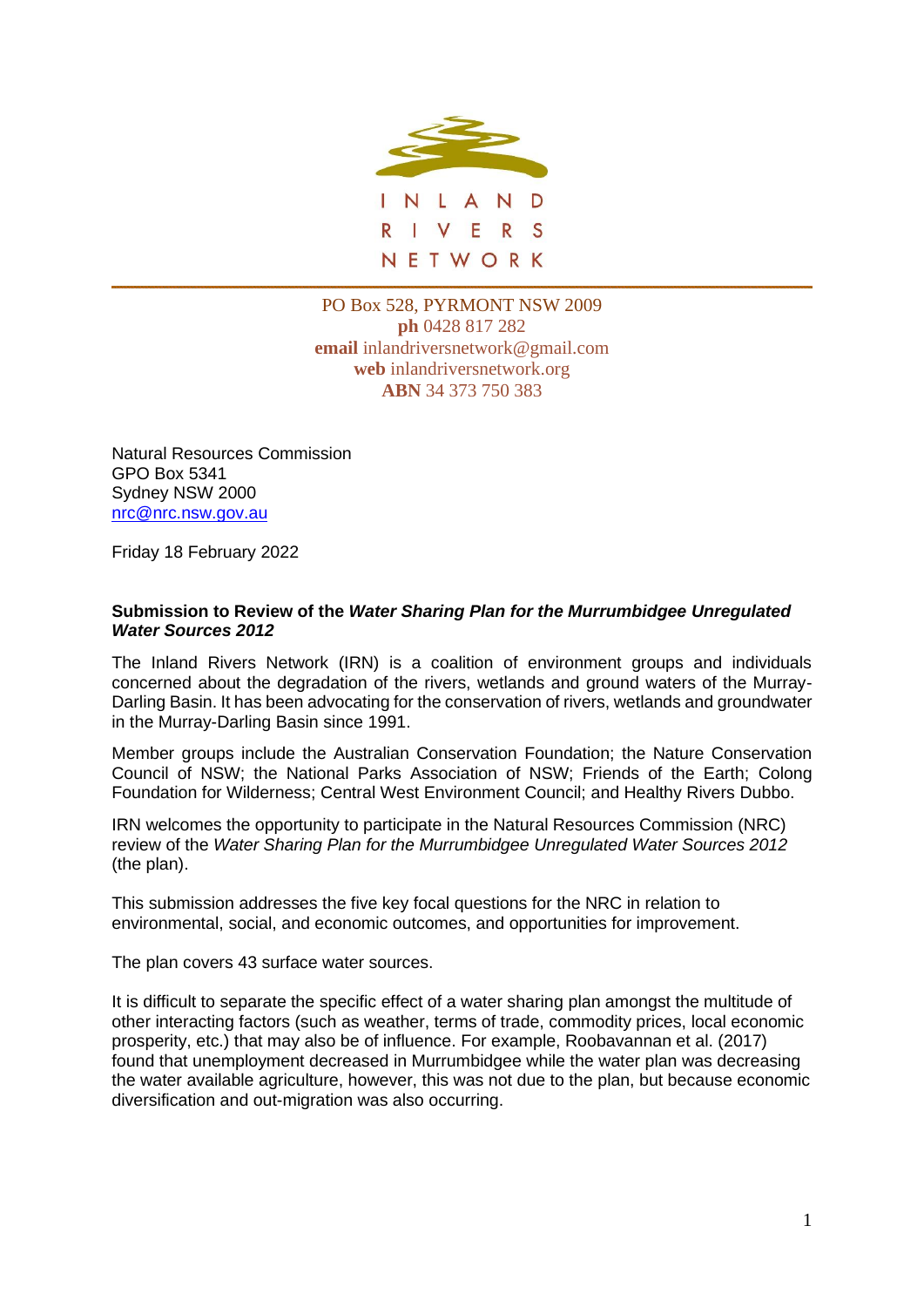### To what extent do you feel the plan has contributed to environmental outcomes?

- Water sharing plans are required to reserve water for the overall health of the river and to protect specific ecosystems that depend on river flows, such as wetlands, lakes, estuaries, and floodplains. Specifically in the Murrumbidgee it is to:
	- $\circ$  protect, and contribute to the enhancement of, the ecological condition of these water sources and their water-dependent ecosystems over the term of the Plan.
- The area includes important water dependent ecosystems. The Lowbidgee Floodplain- located between Maude and Balranald- covers more than 2,000 km2 and includes the second largest river red gum forest in Australia and significant black box, lignum and reed-bed communities. The wetlands are one of the most important colonial water breeding sites in the Murray darling Basin.
- We know that fish communities in the Murrumbidgee catchment are severely degraded, with only eight of the 21 native species historically recorded in the region recorded since 1975 (Gilligan 2005). Alien species (specifically common carp, Cyprinus carpio) can occupy up to 80% of the total biomass in some areas. In addition, small-bodied floodplain species such as the Murray hardyhead (Craterocephalus fluviatilis), southern pygmy perch (Nannoperca australis), southern purple-spotted gudgeon (Mogurnda adspersa) and olive perchlet (Ambassis agassizii) were historically abundant from Murrumbidgee River wetland habitats but are now considered locally extinct.
- There appears to be no direct evidence, or attempt to measure, the plan's commitment to *"protect and contribute to recorded distribution or extent, and population structure, of target ecological populations".* For example, the plan specifically identifies trout cod, Murray cod, Macquarie perch, southern pygmy perch and flat-headed galaxias," but data on populations can only gleaned from other efforts to measure environmental health (for example, CEWH's efforts to monitor and evaluate the use of environmental water)
- These 'indirect' efforts do suggest the plan can *contribute* to environmental outcomes when climatic conditions are right: i.e., the research shows the plan is part of a suite of 'tools' available to managers. Last year widespread waterbird breeding in the Murrumbidgee River occurred following delivery of environmental water with 13 species recorded nesting across 20 colony sites. However, this outcome differed from previous breeding events in that it was supported solely through environmental water. In the past breeding has been triggered by unregulated flows, with the colonies supported by water for the environment through to completion.
- Some of the performance indicators (Part 2, 5 of the plan) used to measure the effectiveness of the plan are showing an ecosystem in decline. For example:
	- o A fish mortality event which occurred in Redbank Weir on the evening of the 26th - 27th January 2019 resulted in several thousand fish, including Murray cod, silver and golden perch and bony herring, dying.
	- o The [Australian Institute](https://australiainstitute.org.au/report/dam-shame/) found private landholders are undertaking a significant amount of dam building activity in the plan area. New dams that specifically target supplementary flows have the potential to stop the Murrumbidgee running into the Murray altogether in some years. While there is no data on their total capacity, this is damaging for the environment in the mid and lower Murrumbidgee and it could be enough to divert all supplementary flow for many consecutive years, except for very large flood years.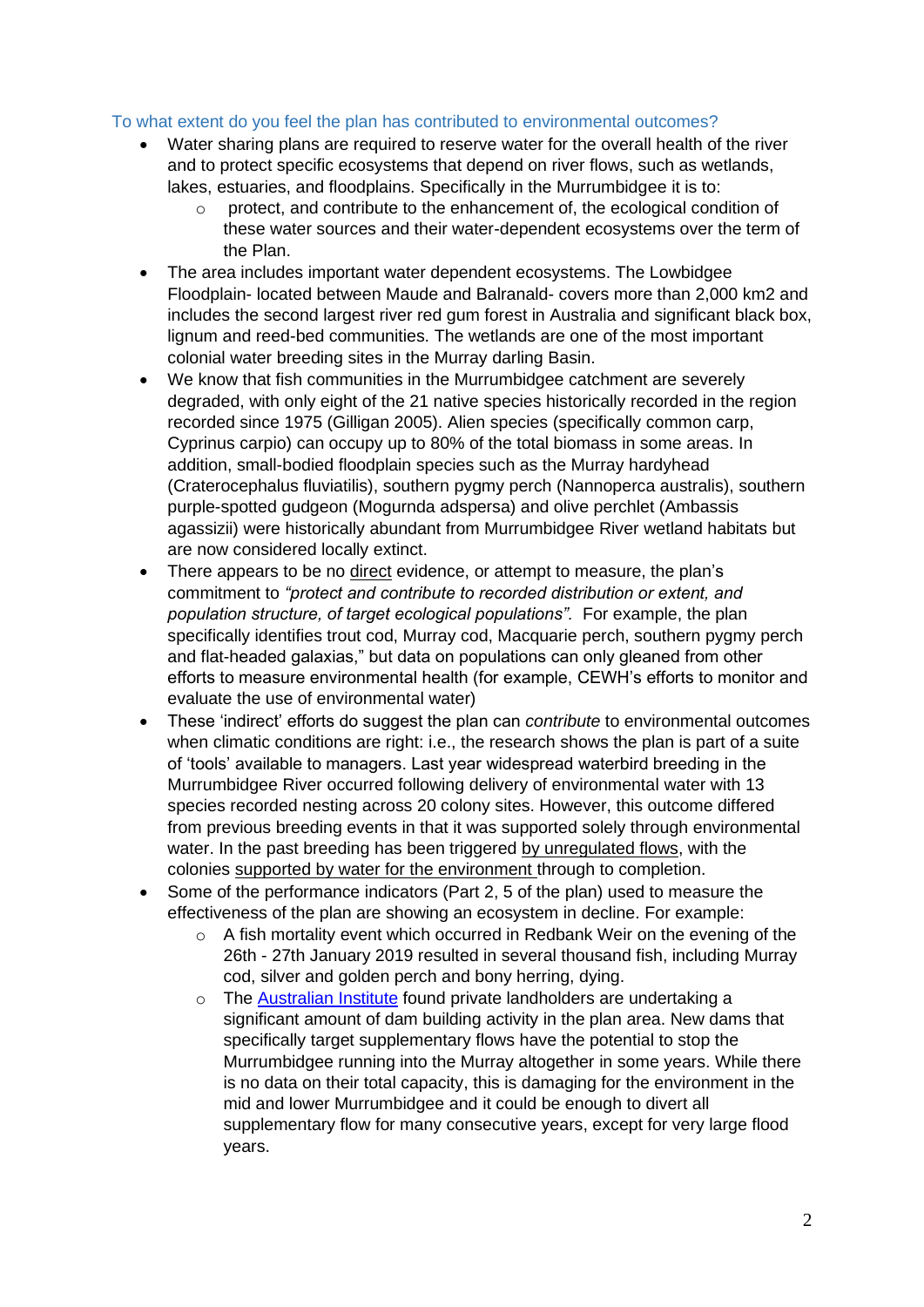- The plan does not propose any measures to conserve the threatened aquatic flora, fauna or ecosystems of the upper Murrumbidgee River which remain [the last refuge](https://theconversation.com/australias-smallest-fish-among-22-at-risk-of-extinction-within-two-decades-144115) for many of our aquatic fauna. It ignores all the headwaters in the upper Murrumbidgee River.
- [Research](https://onlinelibrary.wiley.com/doi/full/10.1111/emr.12483) is also showing that Millions of native fish are lost from Australian rivers every year. They are sucked into pumps and diverted into channels, and this is likely having a significant impact on populations
- Climate change is influencing water flows. [New research](https://theconversation.com/the-murrumbidgee-rivers-wet-season-height-has-dropped-by-30-since-the-1990s-and-the-outlook-is-bleak-165764) has found the height of the Murrumbidgee River has dropped by about 30% during the growing season. This is a loss of approximately 300 million litres per day that would normally flow past Wagga. Continued drying and warming in Australia will cause water availability to decline even further, deepening the hurt for communities, businesses, animals, and the environment. Any decisions about the changes to the water plan to address competing interests of agriculture and the environment, must keep these long-term global warming impacts front of mind.

### To what extent do you feel the plan has contributed to social outcomes?

- The vision for this Plan is to provide for *the spiritual, social, customary and economic benefits of surface water to Aboriginal communities.* The river flows through several traditional [Aboriginal Australian](https://en.wikipedia.org/wiki/Aboriginal_Australian) lands, and is home to various [Aboriginal peoples.](https://en.wikipedia.org/w/index.php?title=List_of_Australian_Aboriginal_groups&action=edit&redlink=1)
- The cultural importance of water to the Aboriginal people of the Murrumbidgee is significant. Water is integral to healthy waterways, resource availability (such as food and medicine), cultural practices that form customs and belief systems, and the contemporary economic and social requirements of indigenous people. There has never been a comprehensive formal legal mechanism to specifically account for cultural water in the water governance arrangements. There is a need to embed indigenous (1) respect, (2) recognition, (3) representation, and (4) responsibility and self-determination in water planning processes.
- The combined effect of the water plan, having unspecified take, and water trading creates an operating environment that encourages privately owned constructed dams. Such dams do not help drought-stricken towns, struggling small irrigators or the wider public. They are built for the benefit of large corporate agribusiness.
- ABARES suggest there will be a significant increase in average water allocation market prices. Compared to the current market scenario, allocation prices are estimated to be up to 50 per cent higher in the future market. High value permanent plantings and relaxed local government laws is leading to greater pressure for interregional water trade, more frequently binding trade limits and large differences in prices between regions. There should be some consideration of the wellbeing of water dependent regional communities beyond the geographical boundaries of the plan.

# To what extent do you feel the plan has contributed to economic outcomes?

- The plan suggests one of its economic outcomes is: "to maintain, and where possible improve, access to water for agriculture, surface water-dependent businesses and landholders",
- Australian Bureau of Statistics (ABS) data from the August 2020 Labour Force Survey indicate that Health care and social assistance was the largest employment sector with 12,300 people, followed by agriculture, forestry and fishing sector with 9,200 people
- The gross value of agricultural production in the Riverina region was \$2.5 billion, which was 21 per cent of the total gross value of agricultural production in New South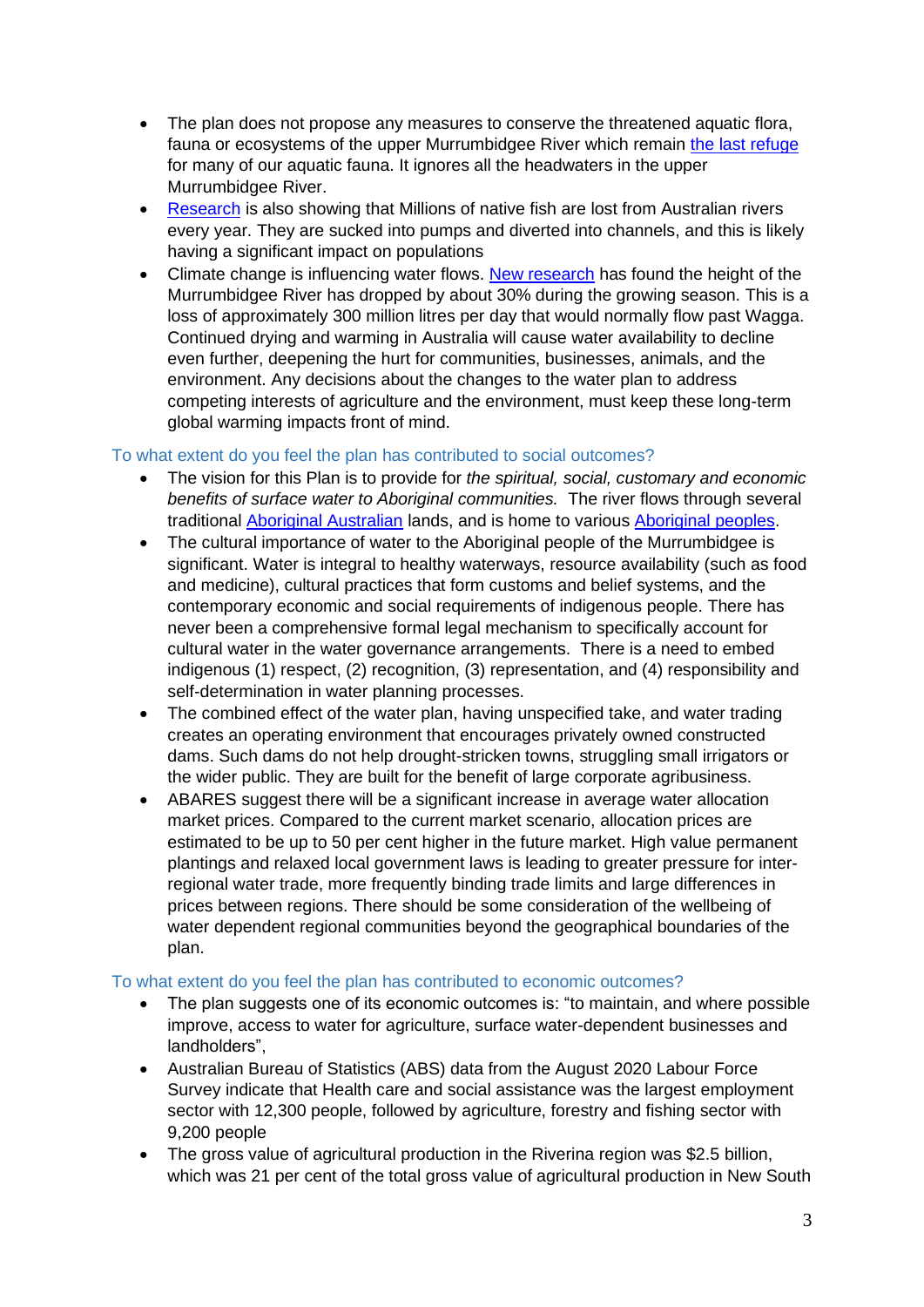Wales (\$11.7 billion). The data also shows the Murrumbidgee whilst traditionally a rice-growing region, is increasingly moving to cotton production. This is because the financial returns to cotton farming exceed those from alternative crops, including rice. Expanding cotton production has implications for water demand in the Murrumbidgee and needs to be considered in any revised water sharing plan. Considerations about the resilience of regional communities when they become dependent on one crop also need to be considered

## To what extent do you feel the plan has contributed to meeting its objectives?

- Part 2 of the plan outlines the Vision, objectives, strategies, and performance indicators.
- They consist of:
	- $\circ$  Environment: protect, and contribute to the enhancement of, the ecological condition of these water sources and their water-dependent ecosystems over the term of this Plan.
	- $\circ$  Economic: to maintain, and where possible improve, access to water to optimise economic benefits for agriculture, surface water-dependent industries and local economies.
	- $\circ$  Indigenous: to maintain, and where possible improve, the spiritual, social, customary, and economic values and uses of water by Aboriginal people.
	- o Social: to provide access to surface water to support surface waterdependent social and cultural values.
- It would seem that although the plan has performance indicators, there is no commitment to either design a critically sensitive monitoring program let alone implement an ongoing monitoring regime. Specifically, there are signs that:
	- o Environment: ecosystem health is in decline and there has been no critical design of
	- $\circ$  Economic: the economic benefits are increasingly going to narrower sections of the community and reducing the diversity of goods produced
	- $\circ$  Indigenous: the plan focuses on water as a 'commodity' and cannot allow for spiritual, social and customary values associated with use.
	- o Social: the wider benefits of water to building resilient regional communities and to parts of that community that depend on water for a range of nonagricultural uses is ignored

# What changes do you feel are needed to the water sharing plan to improve outcomes?

- o 'Crystal ball gazing to find possible alternative operating parameters that might at least maintaining, if not increase the well-being and resilience of society is difficult. It is important to view these issues as a holistic canvass of complex (almost wicked) problems with multiple feedbacks and tools that can be triggered.
- o Overall, governments need to adjust their existing formal process from government centric and listen to the Indigenous community and move to community-centric management. Governments and the governance arrangements need to act more as a facilitator than an authoritative resource manager. More inclusive and participatory management models will allow a range of views to be expressed, listened too, discussed and considered
- $\circ$  Recognise the water sharing plan is simply 'one management tool' with a limited and narrow focus. There is a need for a range of complementary programs such as those that diversify the economy by investing capital in other non-agricultural industries provides pathways for basin to realize a sustainable future.